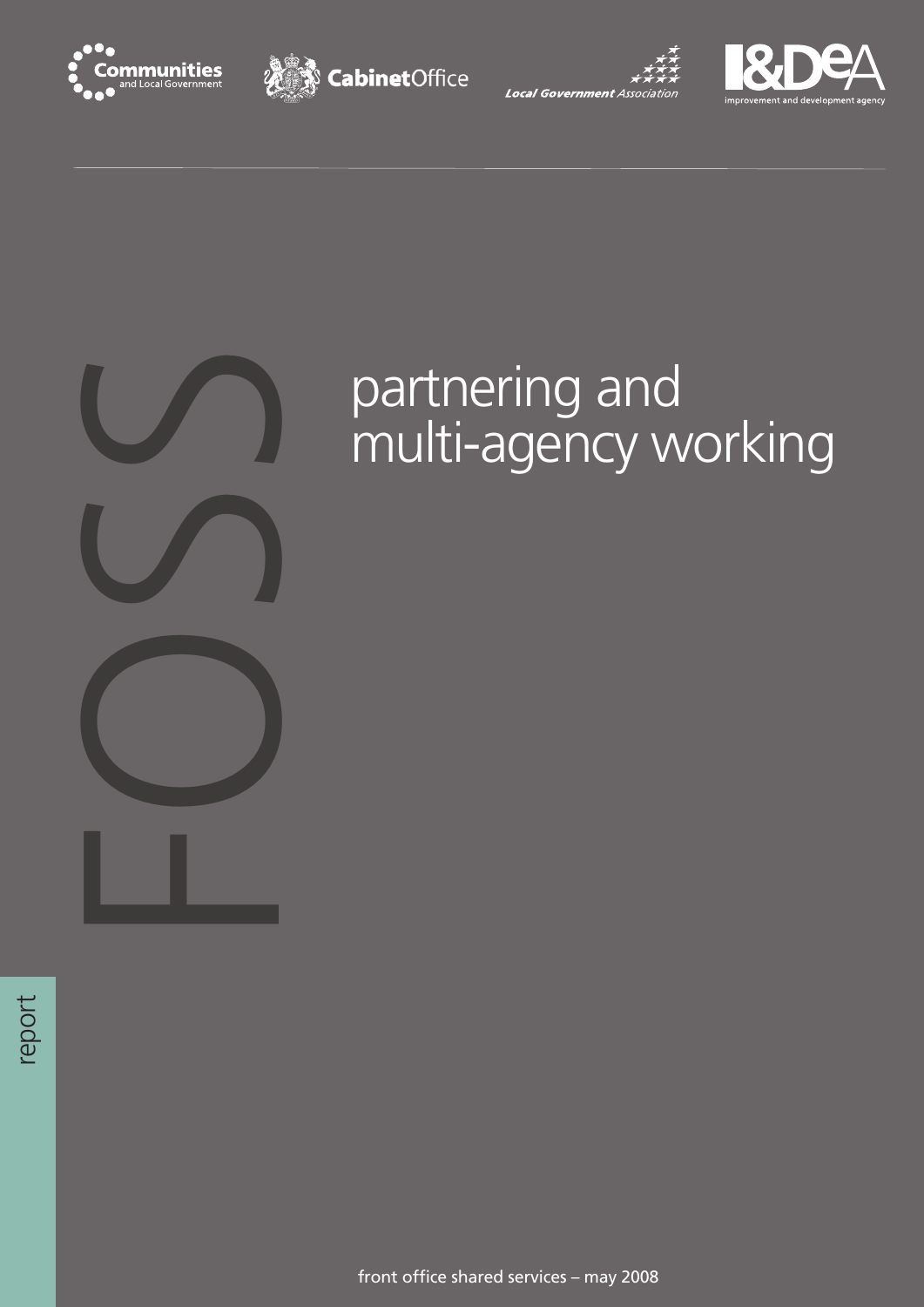#### why collaborate?

By working together, public service organisations can deliver value and outcomes that would be difficult or impossible to deliver working individually. The basis of collaborative advantage is the synergy generated by combining resources, expertise and ideas from different agencies and authorities.

The objectives of this paper are:

- to explore the changing environment in which local authorities collaborate and form partnerships – at local, regional and national level
- to feature some successful partnerships in depth, with examples of benefits for residents and citizens
- to promote learning from recent examples of partnership working – including challenges and best practices

#### national context

Collaborative and multi-agency working is a growing element of central government and central body thinking. Public policy has moved from the initial emphasis on the 'modernisation agenda' (service improvement and building corporate capacity in individual organisations) to joint working to deliver efficiency and a more holistic view of outcomes for citizens. The potential of collaborative working to achieve these aims is increasingly key.

'Greater collaborative working is a vital step to transforming local services. A literature review and case study analysis by OPM found that '…cross sector working is a critical lever in the efficiency agenda. It can enable organisations to reduce financial burdens, produce more efficient methods of working, and share costs across cost centres...The general view is that accruing efficiencies out of partnerships is the next phase of the agenda'

*CLG, Delivering Value for Money in Local Government: Meeting the challenge of CSR07, 2007*

Encouraging local partnership working is a longstanding aim of government policy, from the introduction of Local Strategic Partnerships to the development of Local Area Agreements. The implementation of 'second-generation' LAAs, backed by the Duty to Cooperate, aims to intensify joint working in local areas.

The introduction of Multi-Area Agreements (MAAs) is also a step towards promoting collaboration beyond the local level. These bring together relevant partners in a recognised area, such as multiple local authorities at a sub-regional level, to focus on particular priorities. An example of the collaborative joint working that is happening at a subregional level is the Joint Borough Central Unit for the 2012 Olympic Games and Paralympic Games, set up by the London Boroughs of Greenwich, Hackney, Newham, Tower Hamlets and Waltham Forest. The Joint Unit has been established to help ensure that London meets its commitments in hosting the Olympic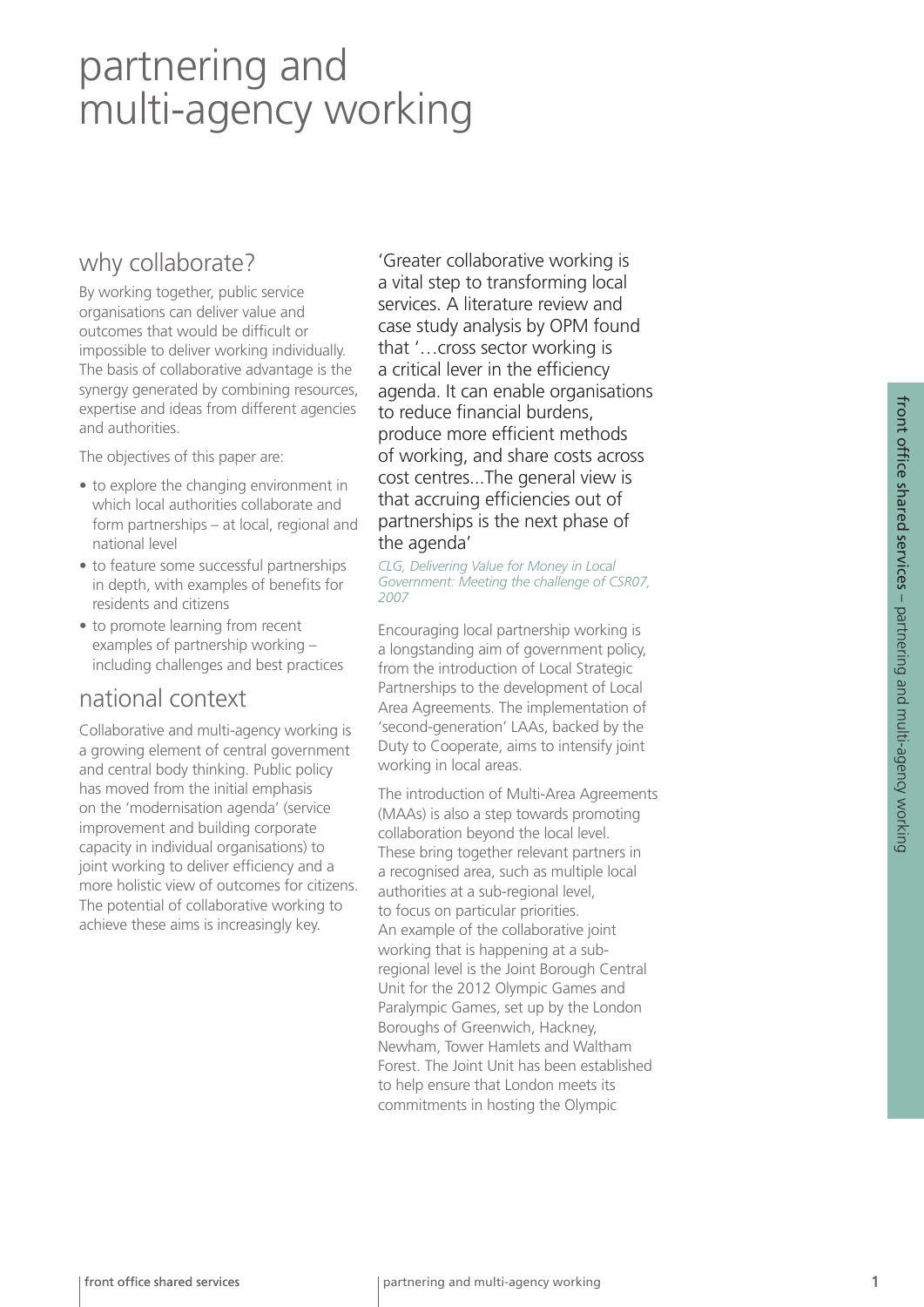Games, but also to ensure that the London Boroughs collaborate effectively to maximise the opportunities that arise from the games and achieve a lasting legacy for the East London region.

Meanwhile, the development of regional institutions looks set to support greater collaboration and partnership. The National Improvement and Efficiency Strategy, published jointly by CLG and the LGA, establishes collaboration as the future of local public service delivery. Its first principle states the case:

'Addressing the challenges of improving the quality of life in places and delivering better value for money and public services under CSR07 will require a new approach to… delivery, that sees councils continuing to lead their communities by effective partnership working, increasingly working across boundaries in collaboration with other councils and partnerships to deliver better, more efficient services'

*CLG/LGA, National Improvement and Efficiency Strategy, 2008*

So the drivers for collaborative working are clear but evolving. Central direction – through e-government targets or sponsorship for pilot projects, for example – has lessened, in line with the government and LGA's aim of greater local responsibility and accountability. As examples below demonstrate, this has proven a challenge to many partnerships, who find themselves needing to redevelop a sense of ownership and purpose, and establish future funding streams.

In parallel with the government's aim of increasing localism, expectations of authorities are also increasing. The Comprehensive Area Assessment (although still in development) is likely to increase the pressure on authorities to improve services – albeit based on outcomes of public services, rather than the outputs challenged by CPA. The other key pressure is on resources.

The Comprehensive Spending Review for 2008 to 2011 increases the pressure on public services to achieve more from the resources available. CAA will reflect this… It will also look at how well organisations are working with their partners to share resources where that improves efficiency and effectiveness.

#### *Audit Commission and partners, Comprehensive Area Assessment joint consultation, 2007*

Potential catalysts of collaboration are emerging – particularly the Regional Improvement and Efficiency Partnerships, growing out of the Regional Improvement Partnerships and Regional Centres of Excellence. Beyond disseminating improvement support and funding, the RIEPs and Chief Executives' Task Force may give authorities better opportunities to develop regional and sub-regional solutions to improvement or efficiency challenges, and even actively challenge local underperformance: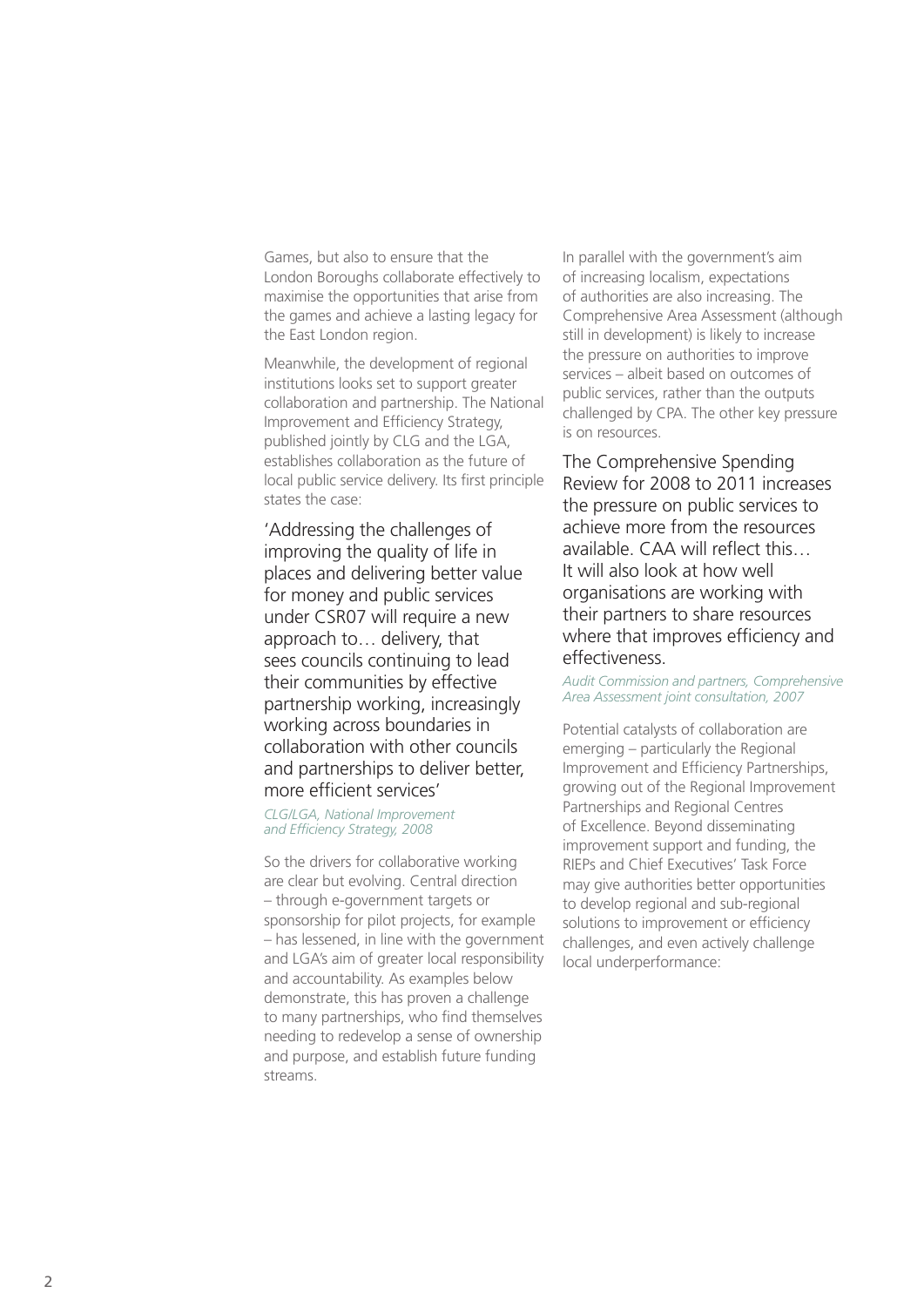'RIEPs will need to play a critical role in supporting authorities in difficulty. Where authorities are facing improvement challenges, the RIEP will be actively involved, both at the officer and member level, in providing, brokering and coordinating support to meet LAA targets and tackle any areas of underperformance.'

#### *CLG/LGA, National Improvement and Efficiency Strategy, 2008*

However, the RIEPs are developing institutions whose capacity to challenge, intervene, or encourage and support collaborative work is not yet clear. With resources, the regional institutions can easily broker extra support and capacity for struggling authorities. But resources are limited, so new opportunities, tools and mechanisms need to be found. The challenge to local government, is to grasp the opportunity of collaborative working at regional and sub-regional level, and deliver on its early promise.

#### local success and benefits

Across the country collaborative working has delivered service benefits and efficiency savings to many authorities, adding capacity and saving resources. There are few authorities not involved in either shared services, multi-agency projects, or sub-regional partnerships.



#### **Warwickshire Direct Partnership (WDP)**

Maturing partnerships have started to deliver in many areas. The Warwickshire Direct Partnership (WDP), has started to add value to service delivery through integrating processes: for example, the maintenance of street lights is now handled end-to-end through the partnership's CRM system for all six partners. Beyond providing a simple system for handling any queries, customers can report an issue from anywhere in Warwickshire, via any access channel.

#### **Warwickshire Direct Partnership (WDP)**

**Established in 2003, WDP has developed effective joint working in a twotier county, and made significant savings through joint procurement. Increasing shared service delivery and efficiencies are driven by a small programme office, a transparent governance model, and committed, open relationships.**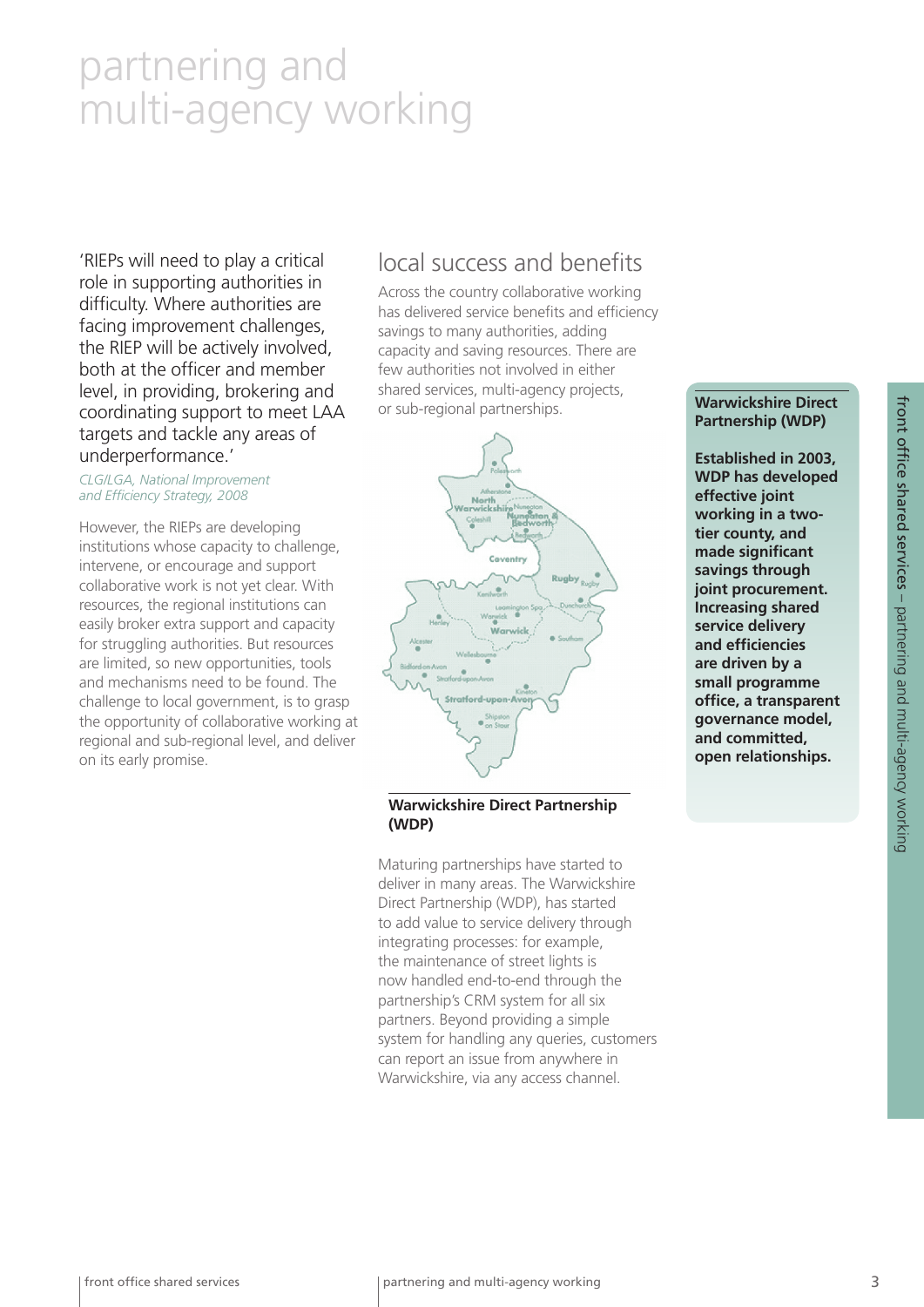Stable, 'steady-state' working (and increasingly mature relationships) has allowed partnerships to expand and develop services. Northumbria 101 has 'been a catalyst to shared services among partners – in terms of letting them see what's possible', according to project manager Peter Coates. Successful delivery allowed the partnership to add and extend service functions, providing a full service to fire and rescue authorities and coastguard.

Achievements over the last year have demonstrated the potential for collaboration. For example, through a regular analysis of incoming calls, the partnership has built-up business intelligence on the services customers need. High volumes of calls were signposted on to the region's Environment Agency. Bringing the Agency in as a partner has improved the service to customers.

The service has also improved handling of a range of welfare and protection areas, such as child protection issues, reports of missing persons, and welfare concerns such as domestic violence. Callers were previously merely signposted to the appropriate organisation, subsequently losing contact with public services.

The partnership drew up a business case, laying out the collaborative advantage for partners of changing how calls are handled. Now Northumbria 101 takes full details of any report or service request, and passes on the service request – ensuring the citizen cannot 'fall between the gaps' of service provision. The case is logged and cannot be lost.

The Northumbria 101 single nonemergency line went live in 2006 but in November 2007 the Government announced that funding would stop and the Northumbria Partnership came to an end on the 31st March 2008.

However, in the light of the benefits of collaborative working, Sunderland and Newcastle city councils have decided to take over its infrastructure and turn it into a council hot-line for residents in both cities. It will be still be a 24 hour line and is planned to go live at the beginning of April. The service, which has yet to officially get a new name or number, will be for problems and issues that need a local authority and not a police response.

As drivers for collaboration change, partnerships have been challenged to lead and champion shared services and collaboration. London Connects has had real success in cultivating the development of shared services. By issuing an Invitation to Share Services in September 2007, London Connects established which projects authorities in London will prioritise, fund and ensure succeed. The projects are then developed on a 'payas-you-go' basis – guaranteeing the commitment of all partners involved.

Collaboration and partnership has delivered efficiency and cost savings in many areas. The Northumbria 101 approach has been to deal more effectively with non-emergencies before they become emergencies.

Collaboration between police and local authorities through the service meant that 350 illegal bonfires were removed before being lit in November 2007. At an average saving of £2,000 per bonfire, the fire and rescue authority saved some £700,000 in a single weekend. Even more importantly, collaborative work, led by business intelligence on upcoming issues, meant public safety was significantly enhanced the financial measure should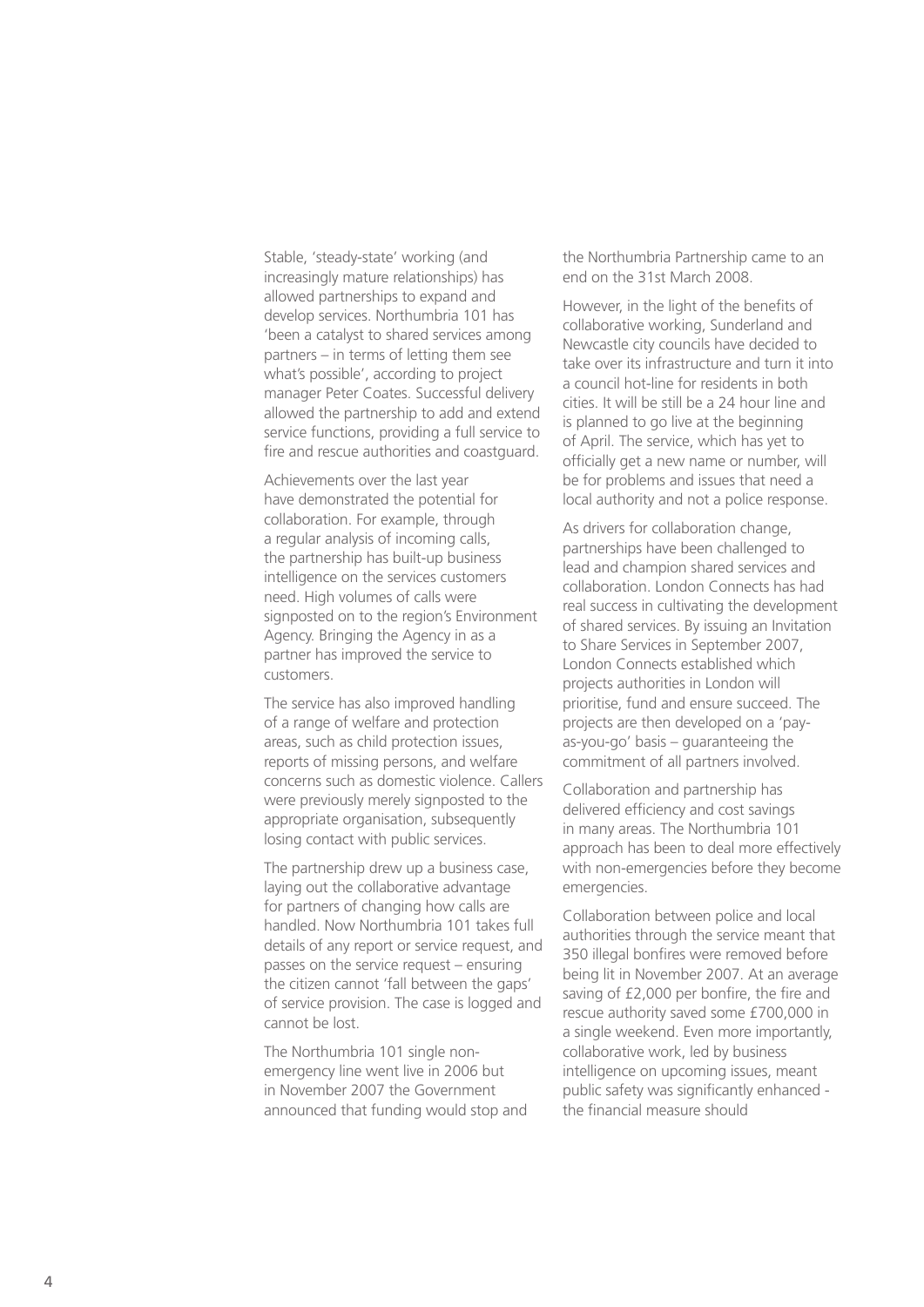

front office shared services – partnering and multi-agency working front office shared services – partnering and multi-agency working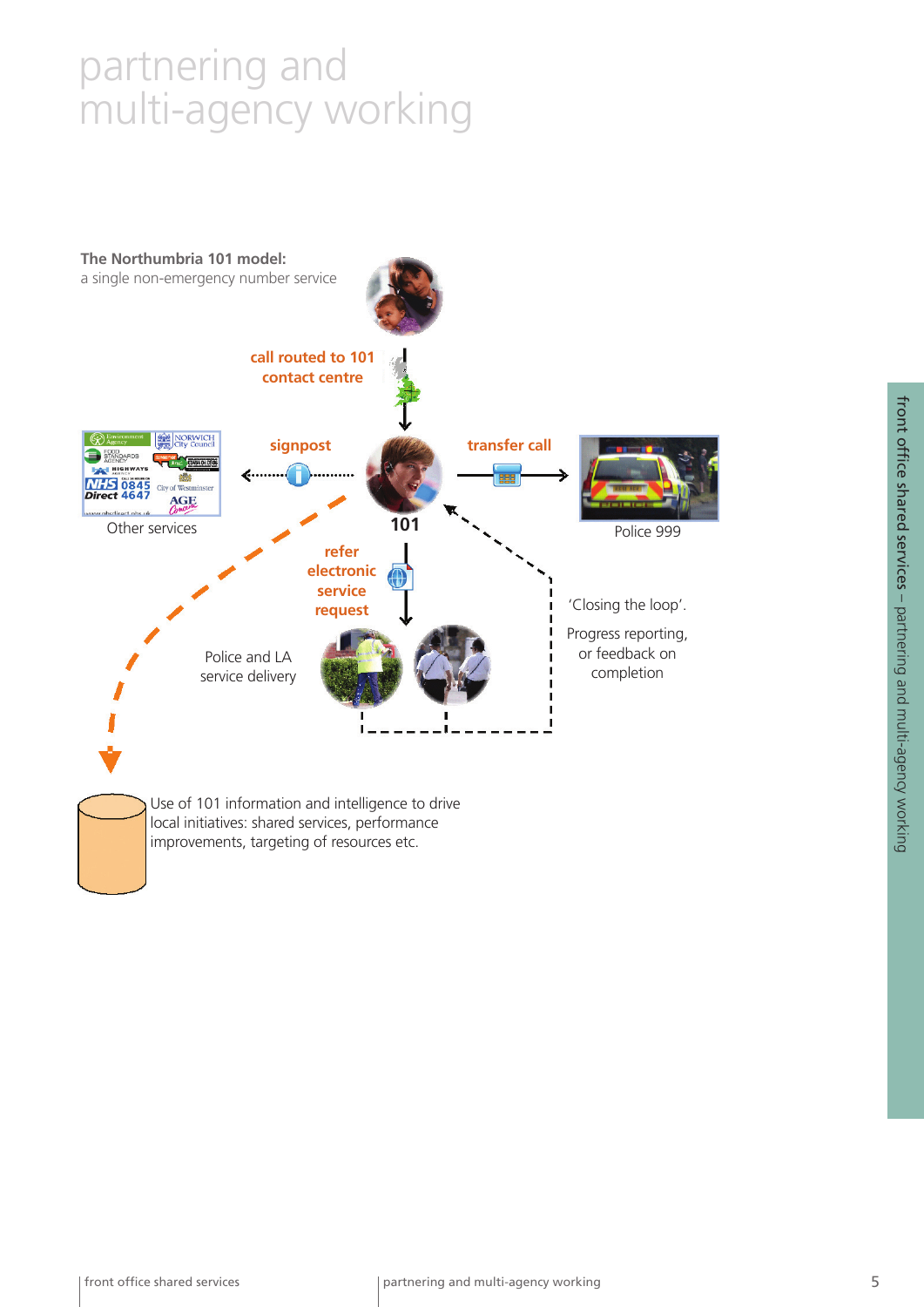not obscure the social value of protecting the community and constituents from the potential effects of 350 illegal bonfires.

#### barriers and challenges

Despite successes, those leading collaborative projects are clear on the challenges they face. Pulling together disparate organisations, with different cultures, behaviours, processes and performance will never be easy! Over the last year partnerships have faced other specific barriers.

Some traditional behaviours, such as building and protecting empires, impedes collaboration. Instead, councils need to realise that by sharing some resources and giving up some power, they stand to gain rewards which would otherwise be unobtainable working alone. Strong leadership from the top and a commitment to a compelling vision is essential.

Historical local rivalries can also inhibit the instigation of successful partnerships. Reaching out and building a bedrock of rapport and trust between partners is essential, and an open and honest (and time-boxed) appraisal of past successes and failures can be helpful.

A look at successful partnership in the past illustrates how often success results from the special efforts of one or two individuals, often acting in response to specific local circumstances. Officers need to advocate and champion change, network and connect with colleagues. Collaboration depends on vision, focus, project management, and communication.

The changing nature of power and governance is a big external challenge. As central government prescription retreats, greater local and regional leadership is necessary. But waiting for the external environment to be completely clear and stable is not an option. As mentioned above, partnerships need to encourage and develop local leadership of shared services and collaborative working to succeed.

Funding is a major issue. Relatively sudden changes to funding arrangements have disrupted a range of projects: for example, funding for Single Non-Emergency Number projects by the Home Office will end in March 2008. However, this was announced in November 2007, when the budget-setting processes of councils and local partners were well underway and therefore too late to address the projected shortfall.

Direct funding by partners can increase ownership, benefiting partnerships – but must be based on a solid business case. Local partners all need their own internal business case for involvement. Winning the argument for collaboration can be slow and arduous, so partnerships need to demonstrate benefits and support champions in partner organisations. 'Quick wins' which over time contribute to an overall outcome can help.

Local authorities do not always immediately consider partnering with external bodies as a way of solving problems. Regional and sub-regional institutions will help, supporting local motivators like sharing information and pooling scarce resources. But collaborative working still needs to be driven from the ground up, especially as central prescription and sponsorship retreats.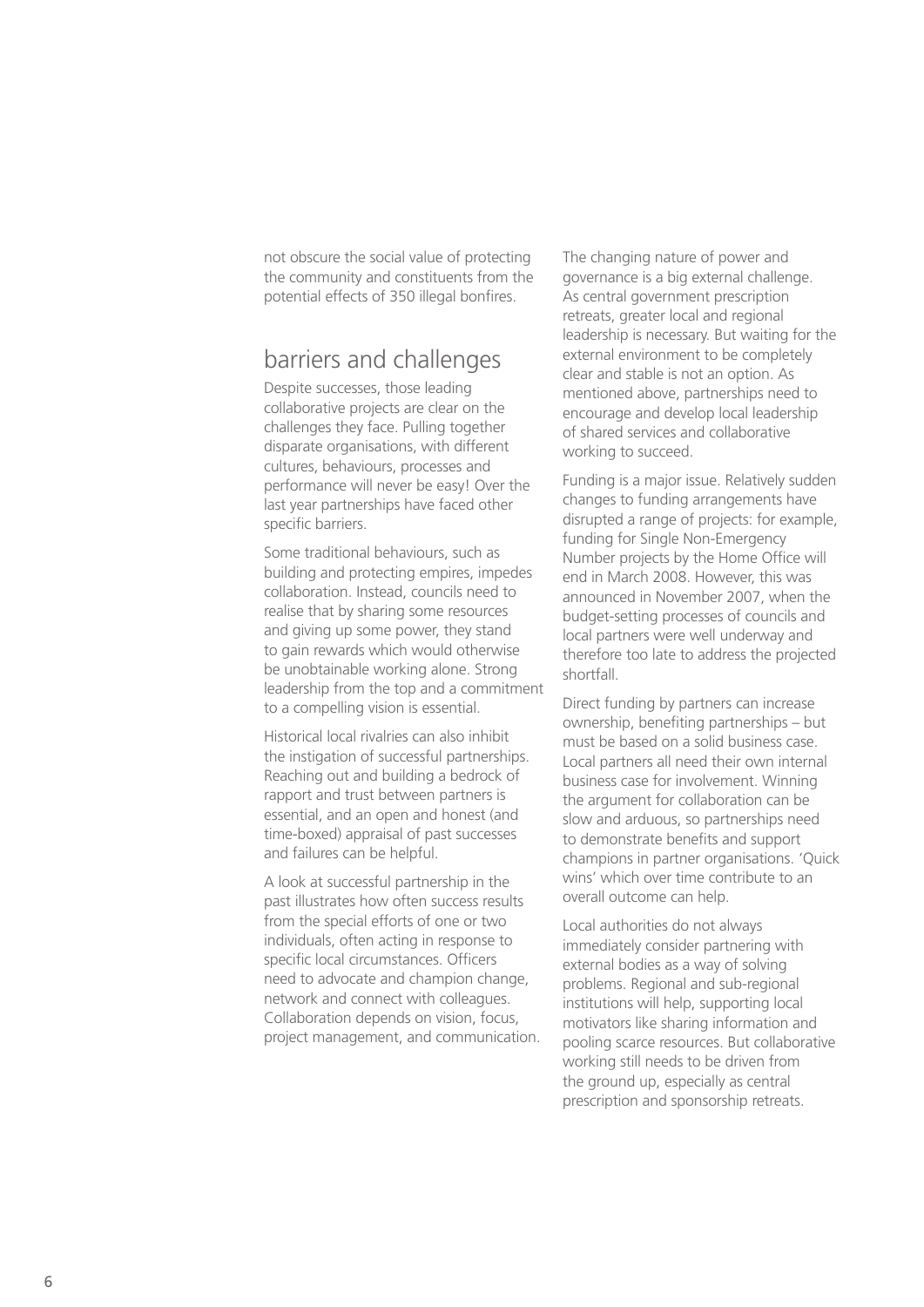#### good practices

The governance and operation of partnerships should reflect local need and desired outcomes. Participants in collaboration should also recognise that perfectly balanced funding or governance arrangements are not always feasible. Indeed, the relative contributions to partnerships do not need to be equal or proportional to the rewards for the partnership to succeed.

The Warwickshire Direct Partnership (WDP) has applied a transparent governance model, based on the principle of onemember-one-vote. Such parity between partners encourages a sense of shared ownership and participation. That said, partners who invest energy and are actively engaged with the partnership are more likely to shape the outcome.

Thanks to a mature partnership approach, with the benefits of collaboration well understood and shared by partners, WDP take decisions through a straightforward vote. Decisions are normally unanimous, although majority votes have been necessary on occasions. This approach prevents competitiveness or larger partners dominating, and encourages open communications – WDP's Programme Manager, Tony Isaacs, describes the partnership as

'able to talk through issues and compromise in the way successful and effective partners do by focusing on the key aims.'

London Connects' Invitation to Share Services has given partners a clear ownership of all projects going forward. The pay-as-you-go model, with partners within the 33 London boroughs opting in or out, means that projects have the full commitment of all involved. Such a broad base of partners means that separate clusters of authorities emerge, ready to go forward with different projects.

Successful projects can also use their joint business intelligence to expand and develop their services. Northumbria 101 and the regional Environment Agency have joint-funded work on fly-tipping. with access to all relevant service requests – whether to local authorities, police, or other public services.

Northumbria 101 has also exploited the opportunities of collaboration to develop and transform individual partners. Joint training, job swaps, and 'dress rehearsals' (simulating calls for performance development, run by one partner for another) are all part of a culture of exposing organisations to each other, at levels from operational frontline to senior executive level. Challenging perceptions (particularly self-perceptions), behaviours and performance is invaluable.

Partnerships such as Northumbria 101 demonstrate that collaborative working can be quickly established when you have the right individuals engaged, buy-in from all partners, and an effective approach to project management. This is based on PRINCE2 but intelligently applied given local circumstances.

#### **London Connects**

**London Connects supports London's public services through collaborative use of technology, serving all 33 boroughs and many other public services. With 10 employees, LC agrees projects with partners, sets up work, and hands over to a lead organisation or partnership board.**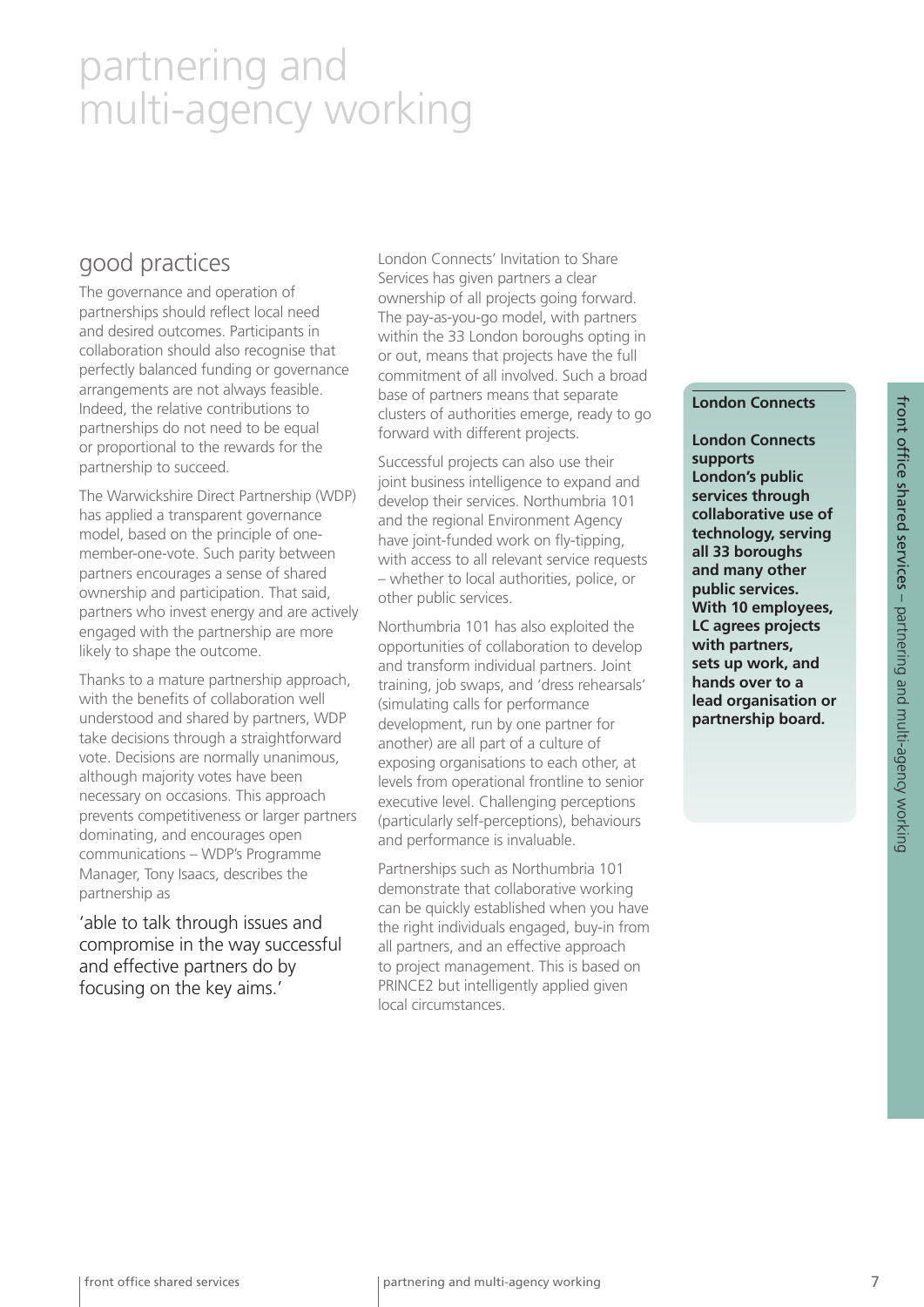Successful outcomes are achieved as partnerships mature, through the development of individuals, relationships, and systems. A dedicated programme office has been an essential component of all the partnerships researched for this study – facilitating relationships and ensuring stakeholders are engaged.

Partners within the Warwickshire Direct Partnership fund the Programme Office through equal contributions. No one authority can therefore claim to have more influence over what the Programme Office does. A programme of work is agreed by all partners at the highest level and a lead partner designated for each project. The Programme Office is responsible for co-ordinating the implementation of the whole programme.

When structures are established for performance management, governance, communications and training upfront, stakeholders need less 'management' and programme offices can be streamlined.

#### conclusion and recommendations

Collaboration and partnership working is delivering benefits across the country, with few authorities working in isolation. However, most of the journey is still ahead of us. Examples of real collaboration, enhancing service delivery and performance, and driving efficient working, are readily available, and national, regional and local policies and priorities are responding to theses changes as well as challenging how we think. For example, the Local Government Act published in the autumn of 2006 stressed the need for LAs to take a strategic commissioning role in designing local services with their local partners.

Change is not easy, particularly as resources grower tighter. Partnerships can be established rapidly, but true collaboration takes time as relationships develop. Authorities need to be aware of the investment partnership working entails. They may look to 'piggyback' on existing partnerships, and use relationships that currently exist.

Establishing structures and processes that are 'fit-for-purpose' requires attention. Some partnerships establish a programme office which identifies and specifies projects, and then hands day-to-day running over to a lead partner. This builds commitment, provides a 'test' of relationships and practise, and minimises central running costs.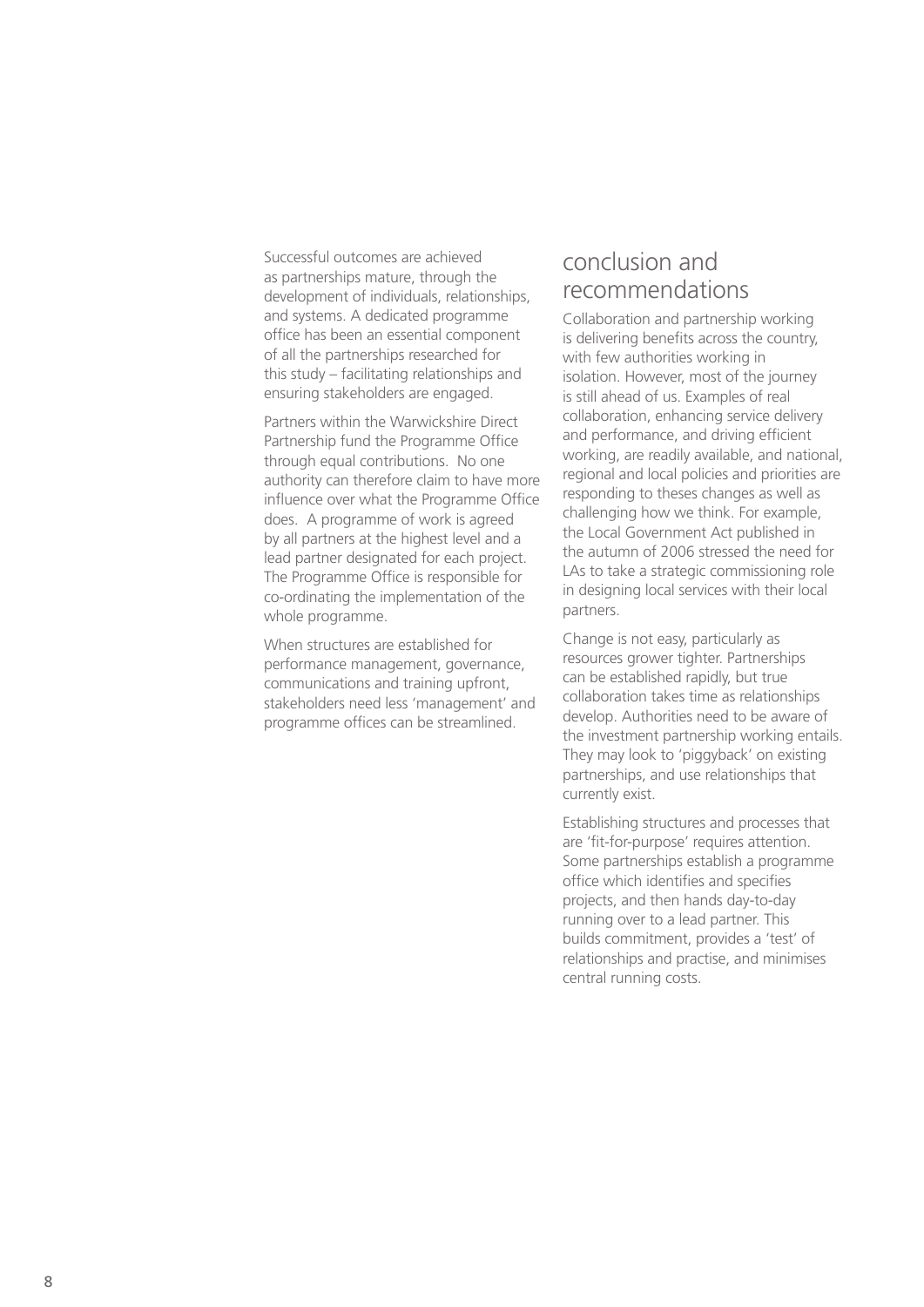As belts tighten, articulating the business case for collaboration will become even more important. Partners will need to build an internal case for involvement, which can be complex and challenging. Partner organisations should plan to share this effort, and draw on as much support as possible – from the programme office, RIEP, or other existing partnerships.

When considering the business case, authorities need to take care that shortterm concerns do not override long-term benefits. As stated above, collaboration is not instant. Delivering improved or different services will take time – organisations need to build a culture of partnership working to achieve this.

Sharing resources and effort, open communication and 'visible compromise', joint training and working will all help develop a collaborative culture. Be prepared to chip in with other partners – for example, feeding into the appraisal processes of partner organisations for employees working across organisational boundaries. Equally, Programme Offices can provide valuable support to individual councils in helping them generate or interpret the business case for partnership within their own organisation.

Partnerships are built on trust. Partners must be prepared to be open, at all levels. Finding opportunities to work together, challenge each others' practice and performance, and communicate day-byday, drives collaborative success and can be transformational for individual partners.

 Central and regional level working must be built with these considerations in mind. CAA will have a rigorous base in risk management but must not prevent or discourage collaborative work, which inherently carries risk. Partnerships must be

given time to develop – although partners should demonstrate their commitment to the venture from day one.

We envisage that, as collaborative working rises in prominence as a way of delivering efficiency, service quality and community outcomes, credit and status will be gained by those officers most able to work collaboratively, and formal performance appraisal systems need to recognise this (just as CAA will). The ability to network, influence and build relationships across organisational boundaries will become an increasingly important attribute for successful senior managers.

Collaborative service deliver also has implications for the workforce. Authorities need to consider the changing requirements of their staff, and the skills officers and members need to meet these changing demands. New approaches to motivating and rewarding staff will also need to emerge. For further information of this topic, see the paper **'***Workforce Transformation'*, also published in this series at **www.idea.gov.uk/foss**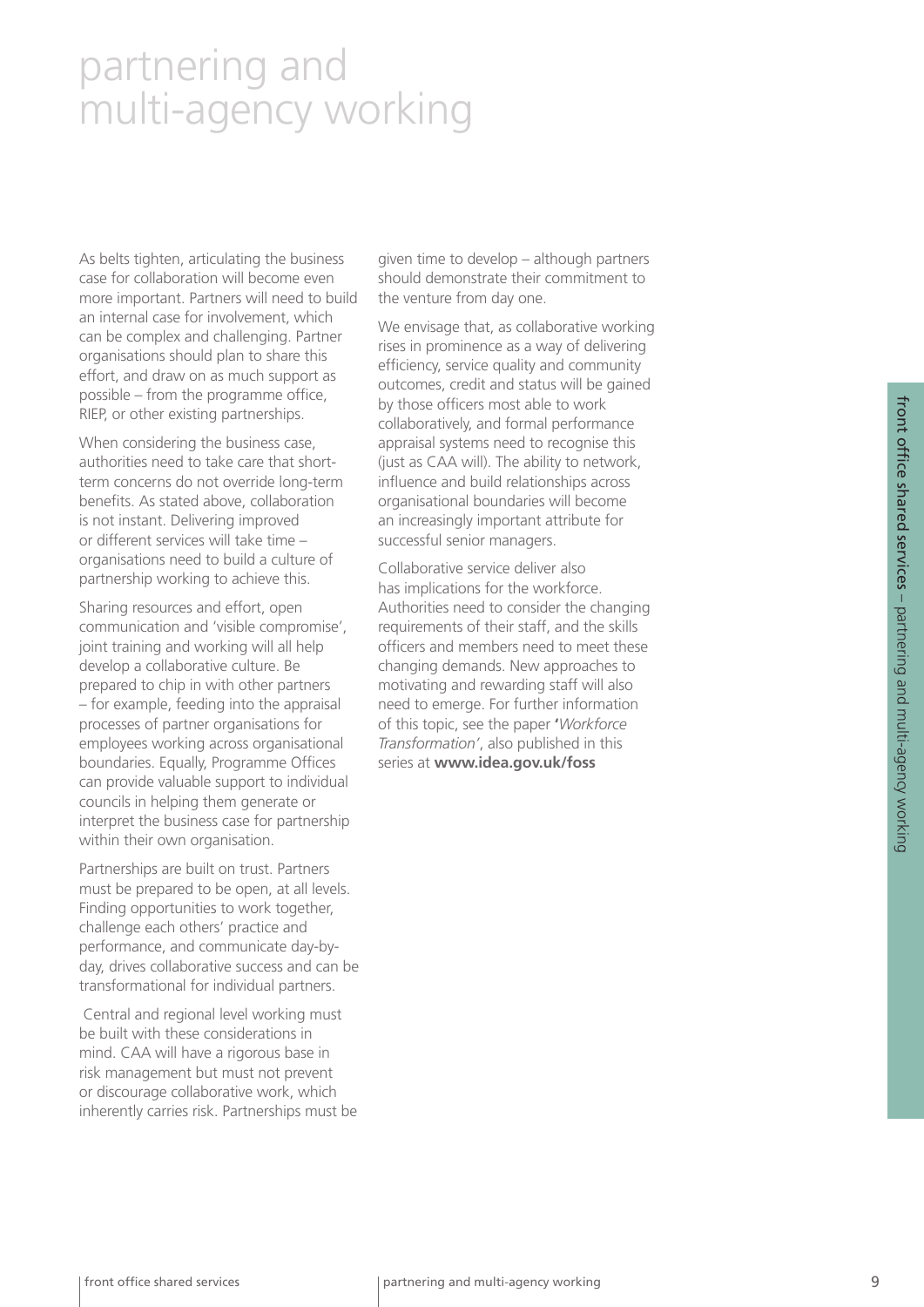Below is a summary of key points and tips for successful collaborative working:

- be aware of the investment partnership working entails – successful collaboration takes time as relationships develop. Building a joint vision is essential, sharing aspirations and expectations, and agreeing how you will work together are all prerequisites of good partnership working
- $\bullet$  look at the partnerships you have can you build on or develop them further? Can you build new partnerships from existing relationships?
- be clear on the rationale and drivers for collaboration. Articulating the value that a collaboration is seeking to deliver, culminating in a brief outline business case which parties agree on, helps participants to focus
- sharing resources and effort, open communication and **'visible compromise'**, joint training and working will all help develop a collaborative culture
- partnerships are built on trust. Partners must be prepared to be open, at all levels
- reward those managers most adept at building collaborative relationships across organisational boundaries – and make sure they have opportunities to make links and develop networks
- consider the skills and behaviours that staff need to demonstrate in support of collaborative service delivery
- be flexible when specifying and managing projects as a partnership. Keep individual partners onboard subprojects only when it is necessary or desirable.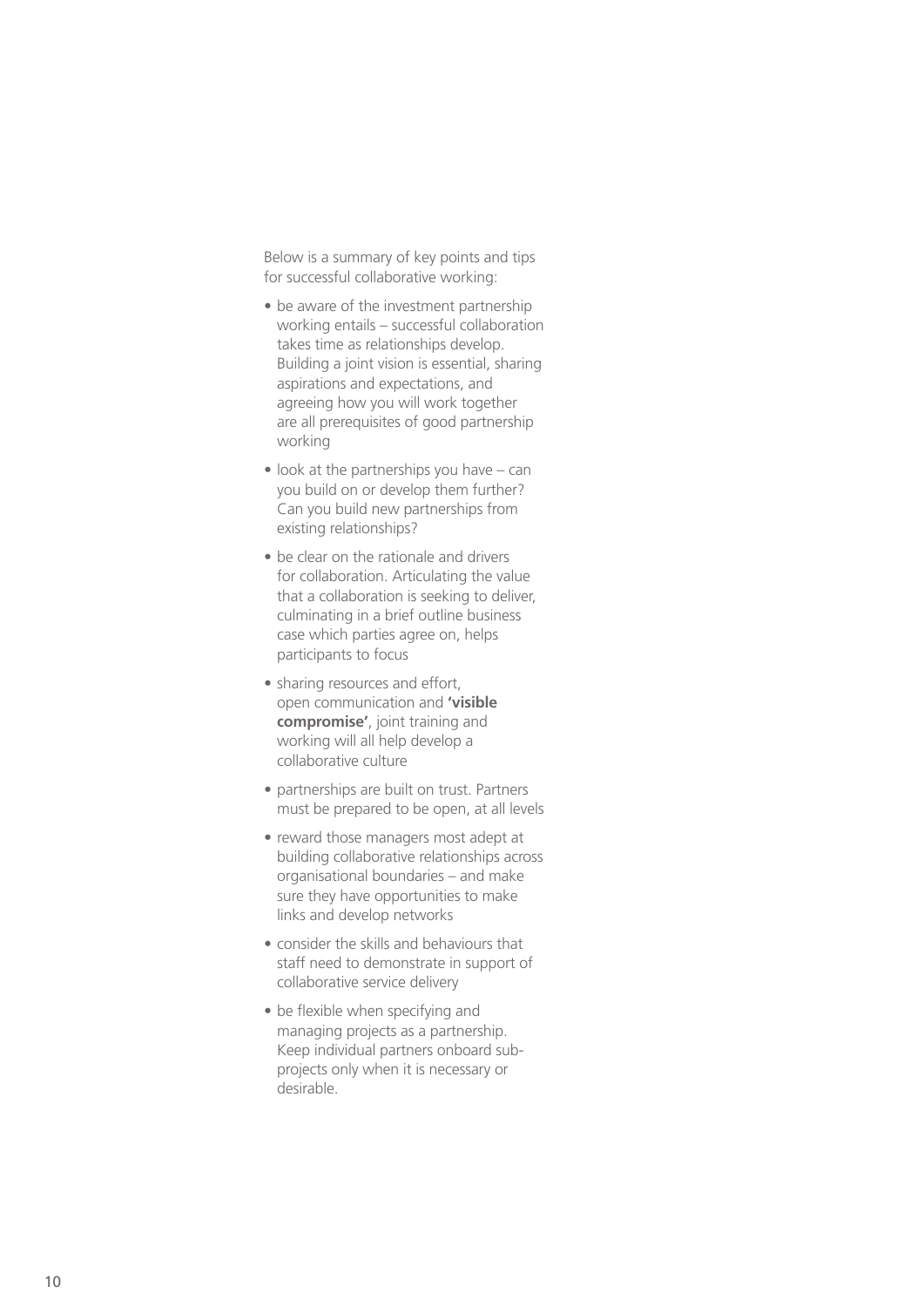#### further information

Warwickshire Direct Partnership **www.thewdp.org.uk/** 

Northumbria 101 **www.northumbria101.gov.uk/ default.asp** 

London Connects **www.londonconnects.gov.uk/**